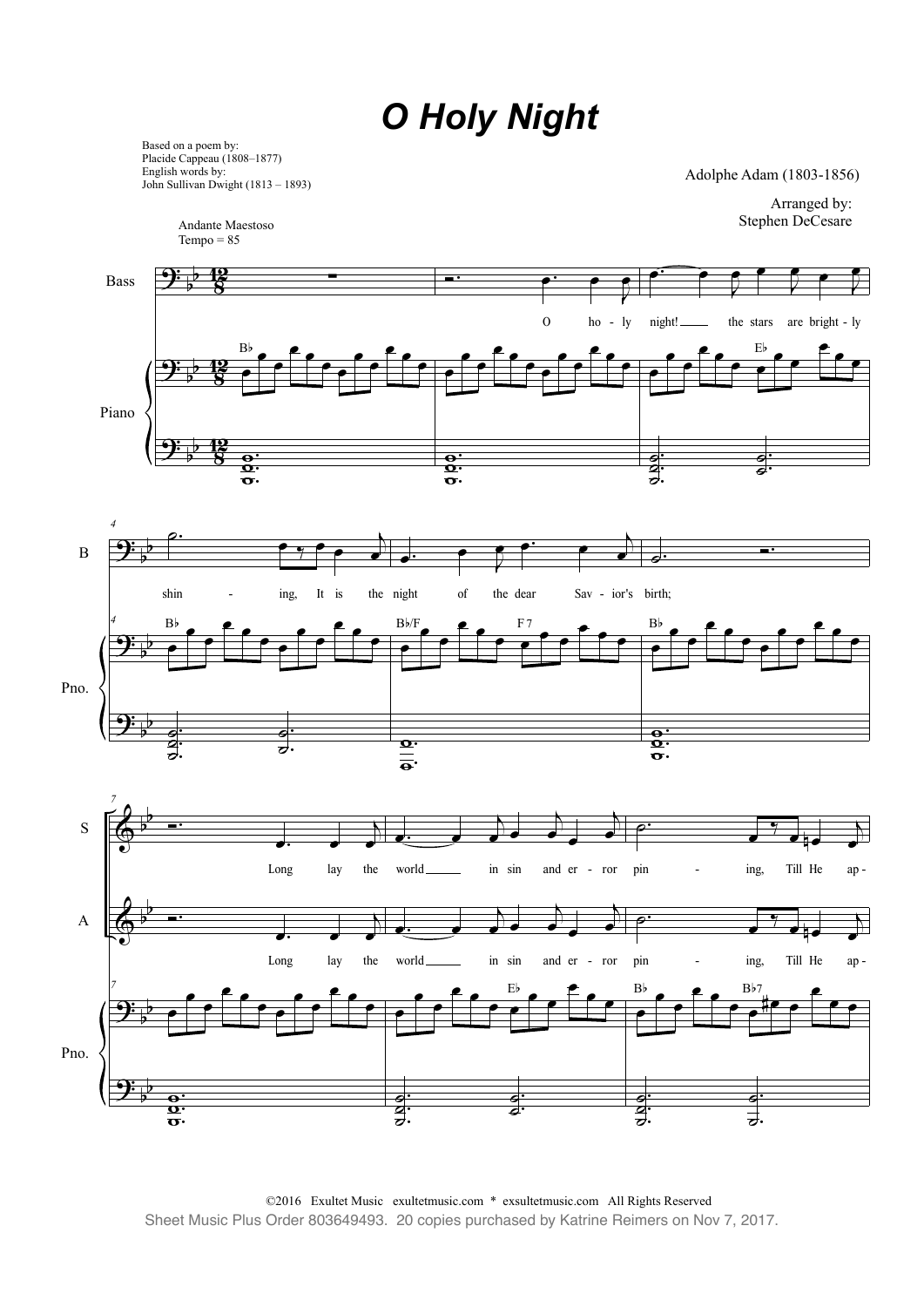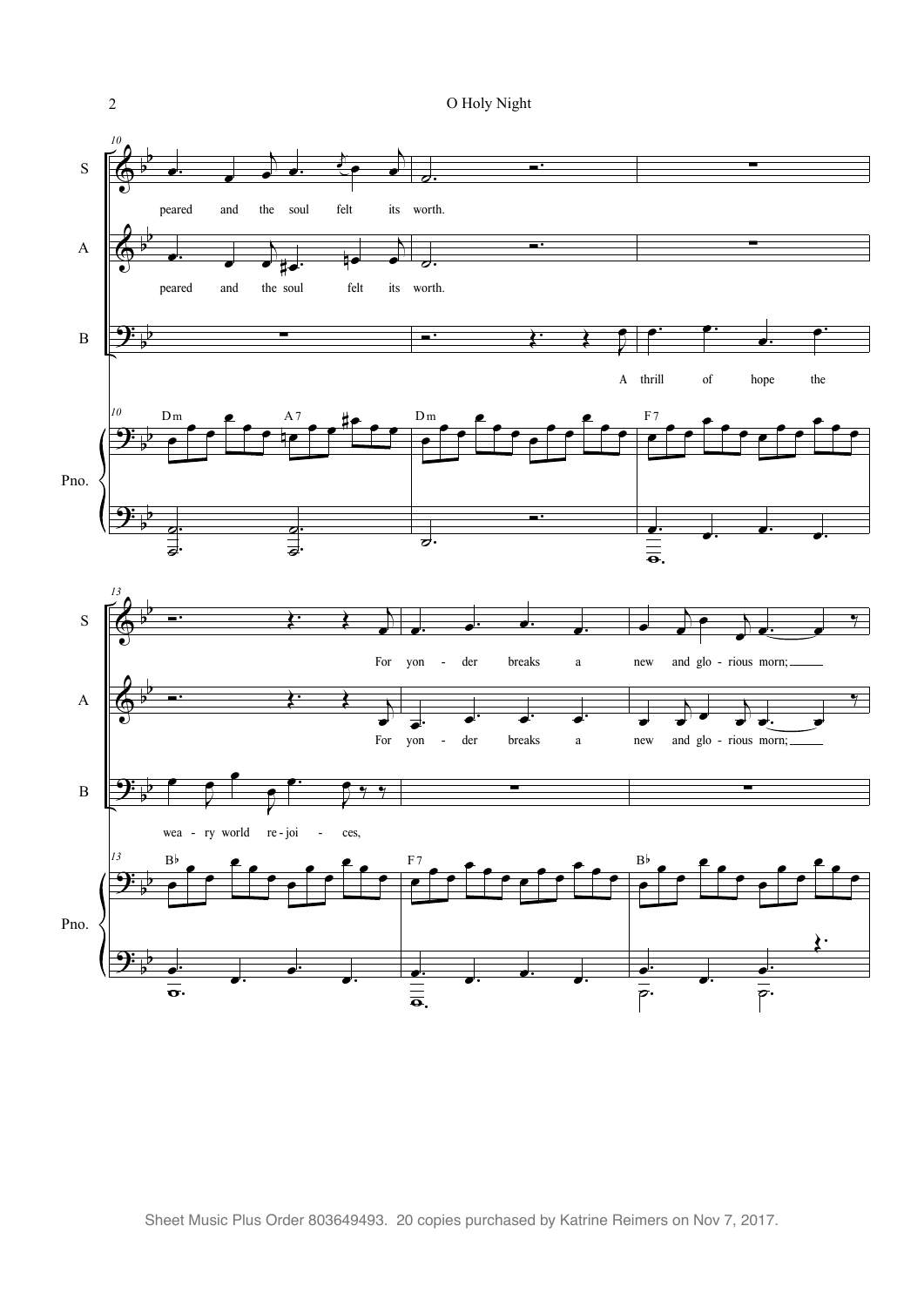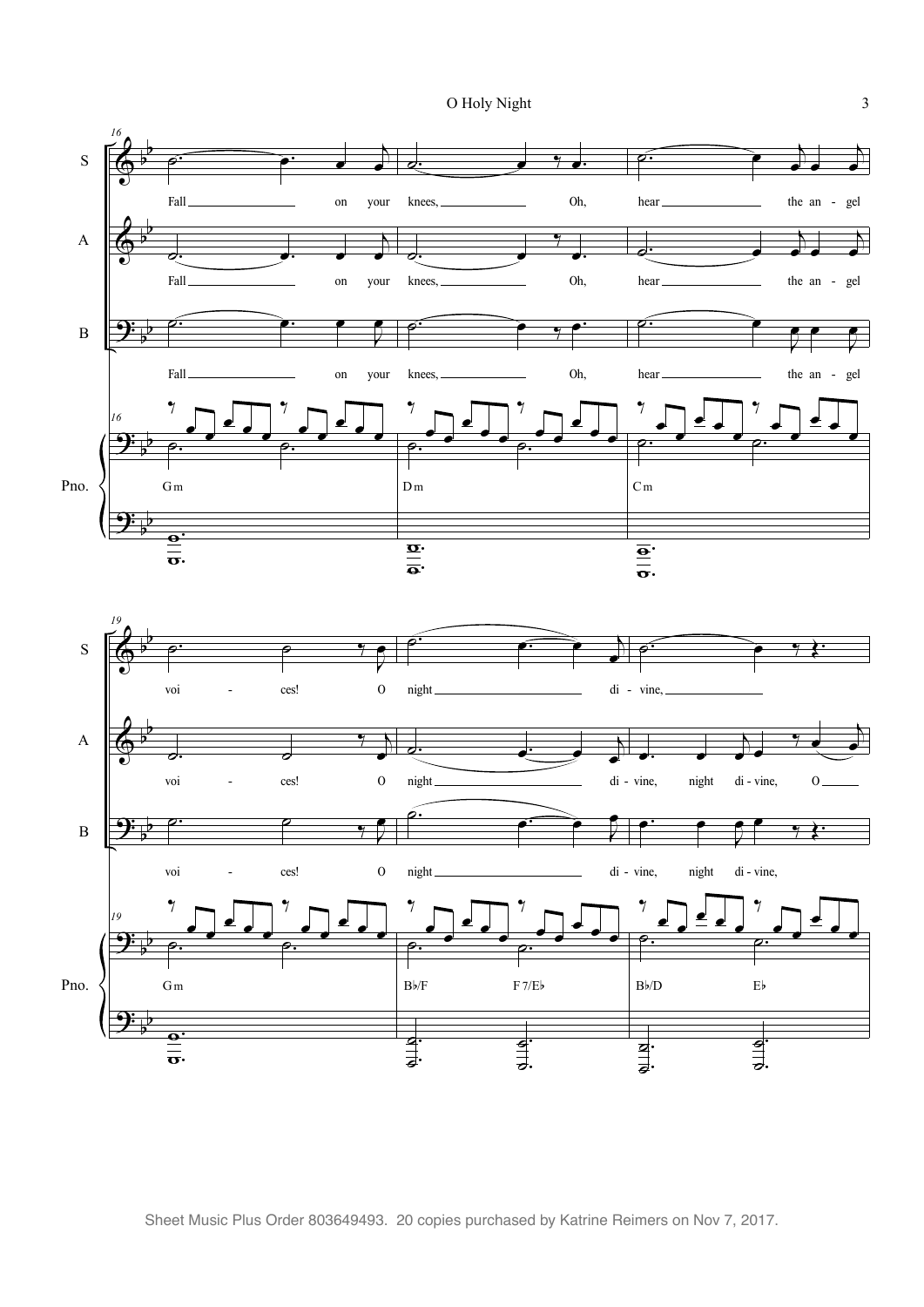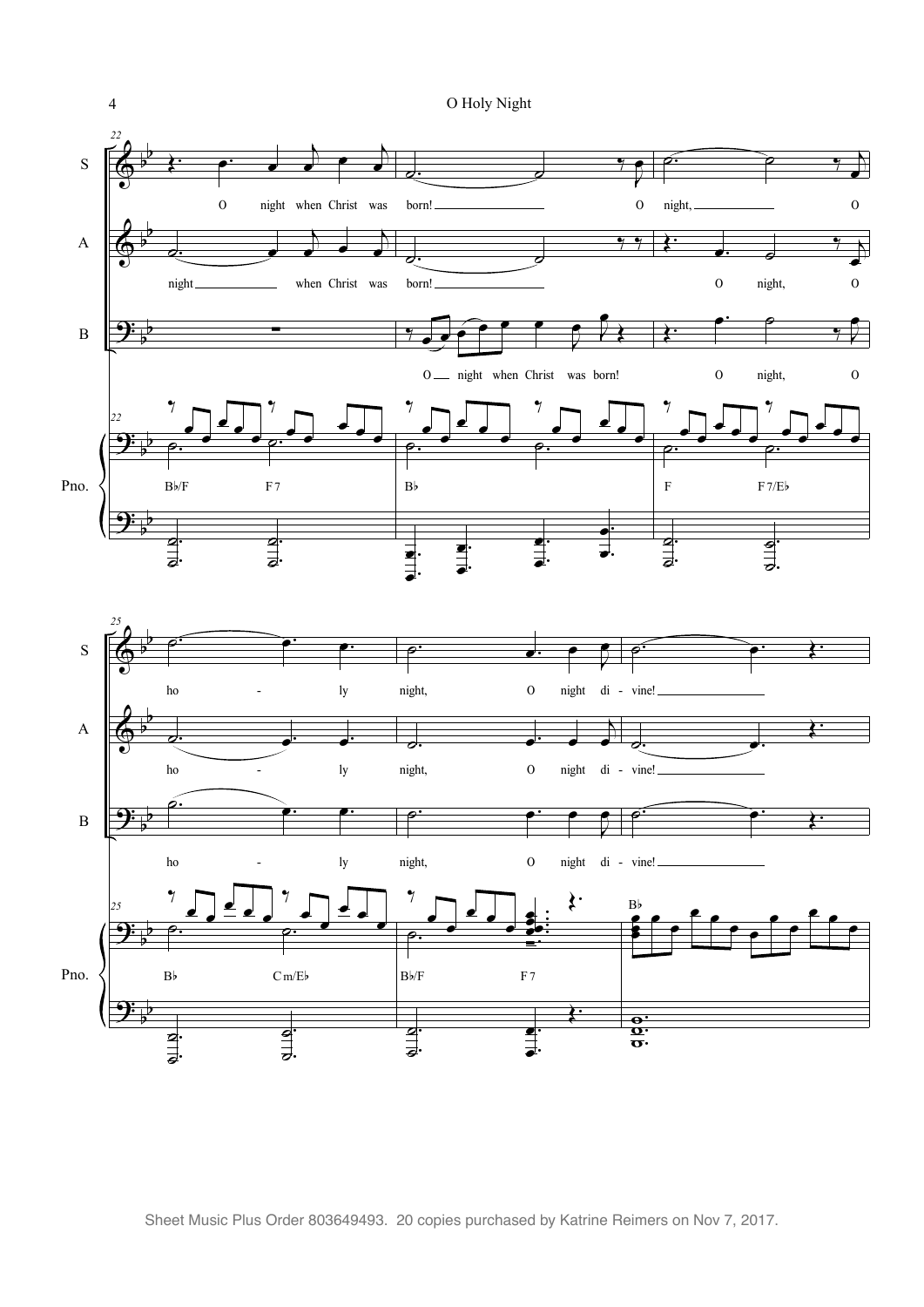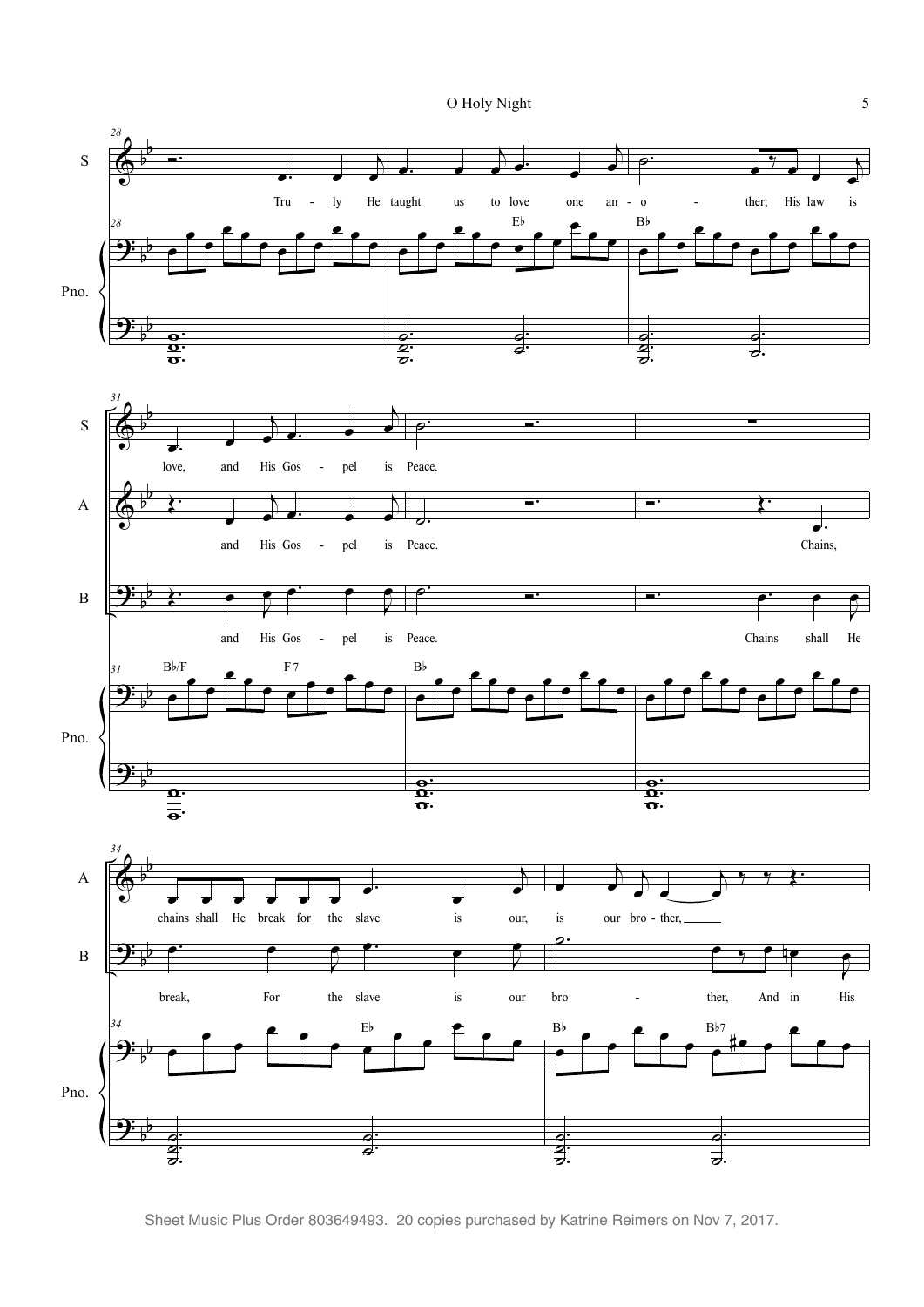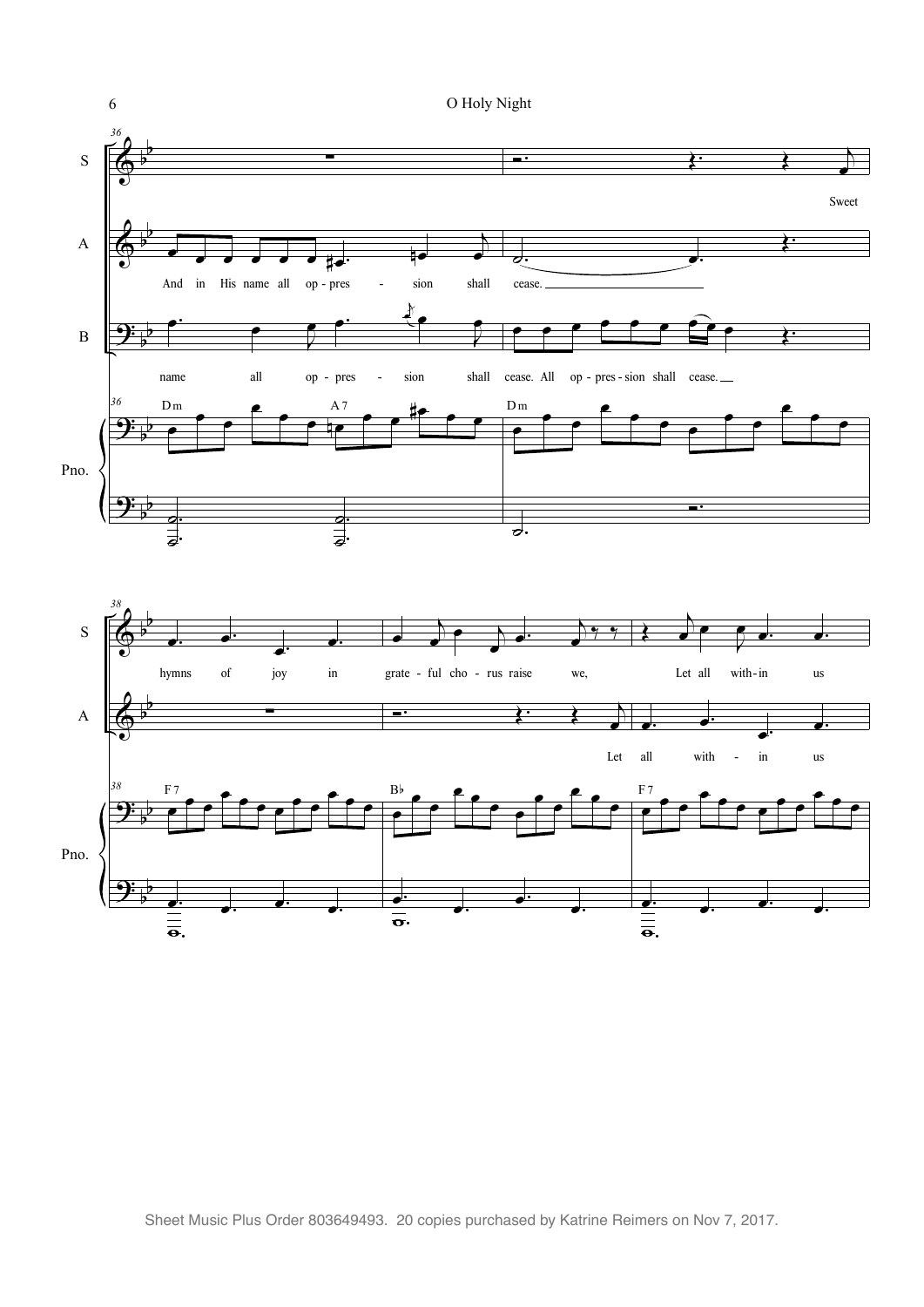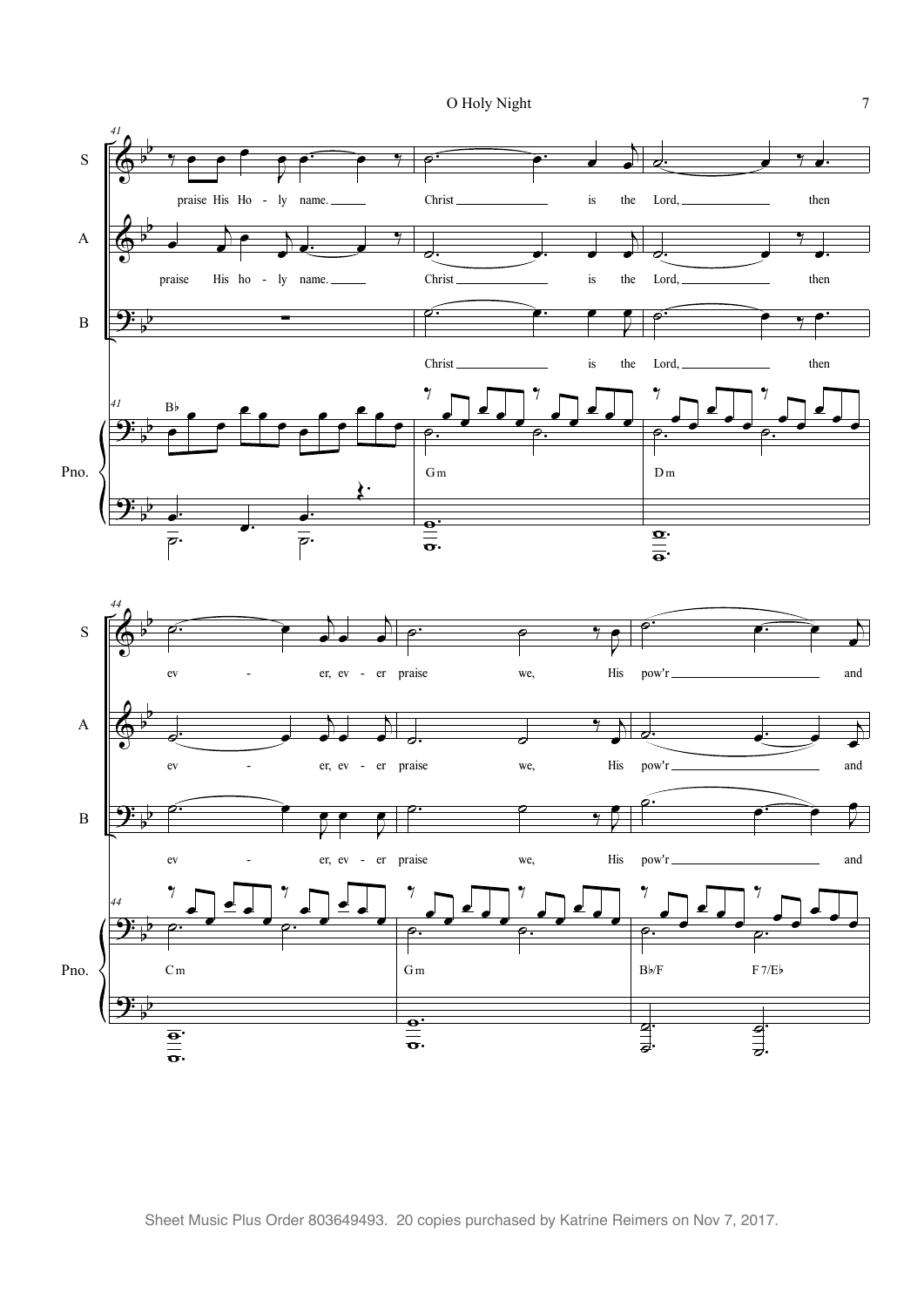

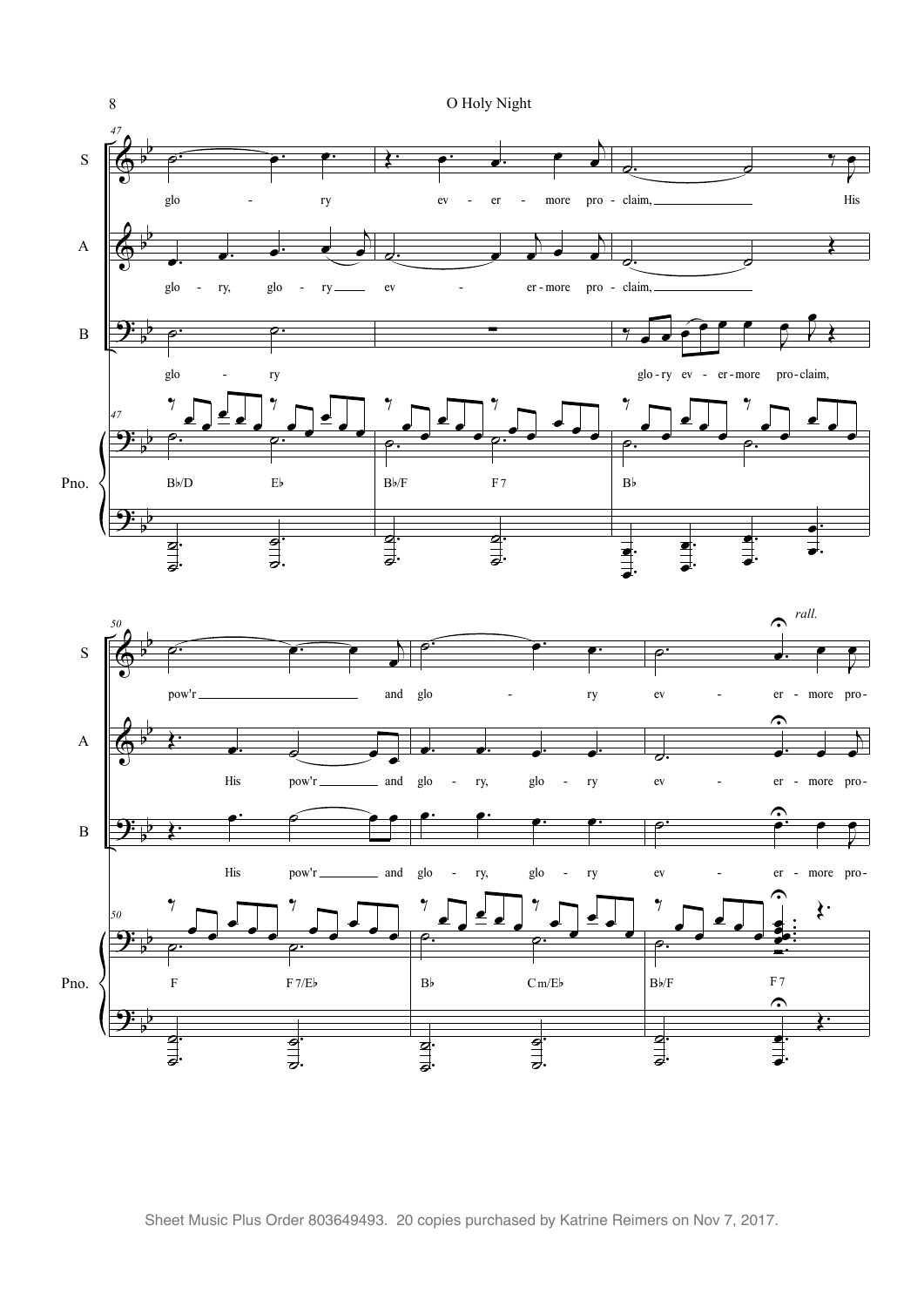

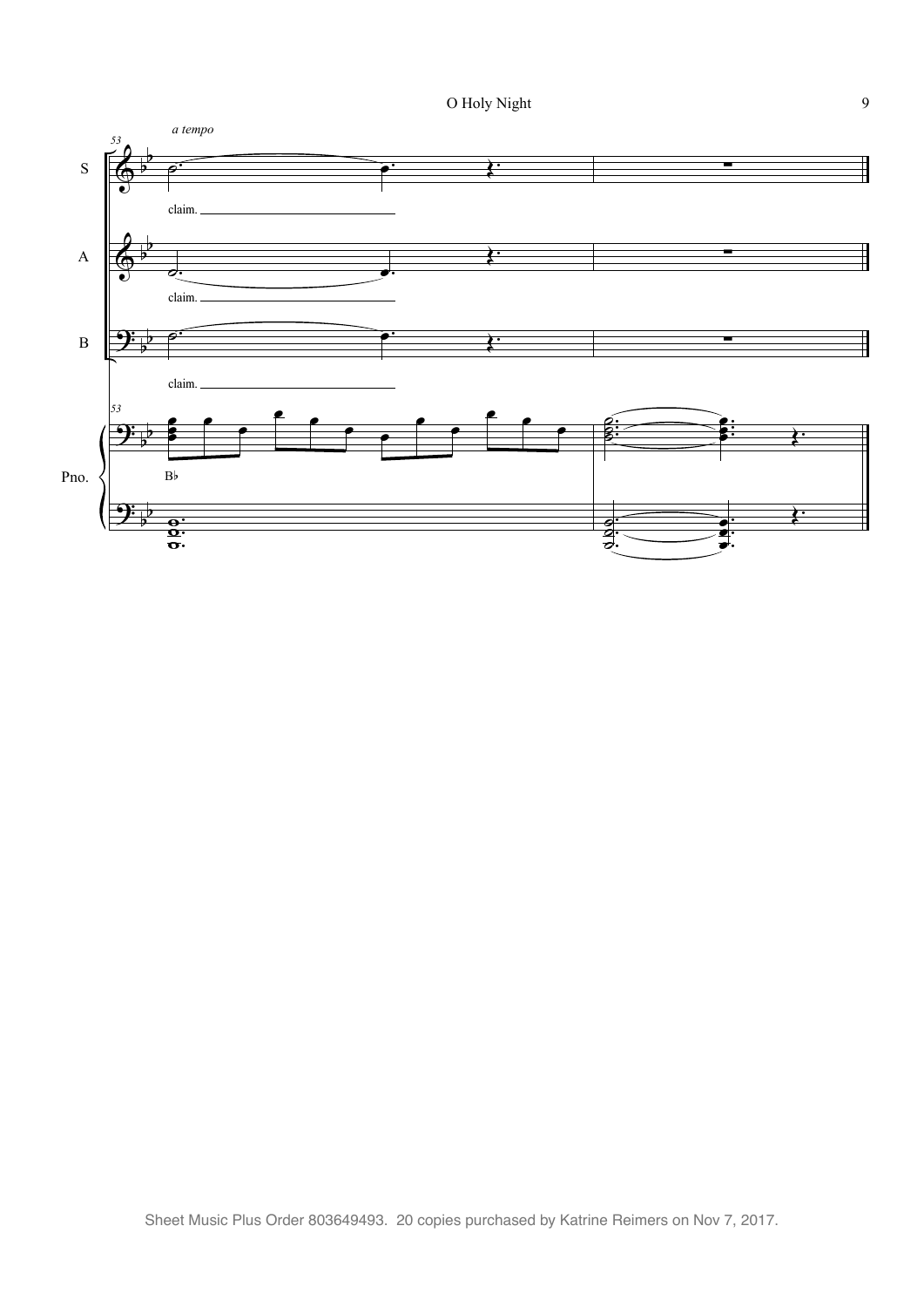## Peace on Earth/Little Drummer Boy

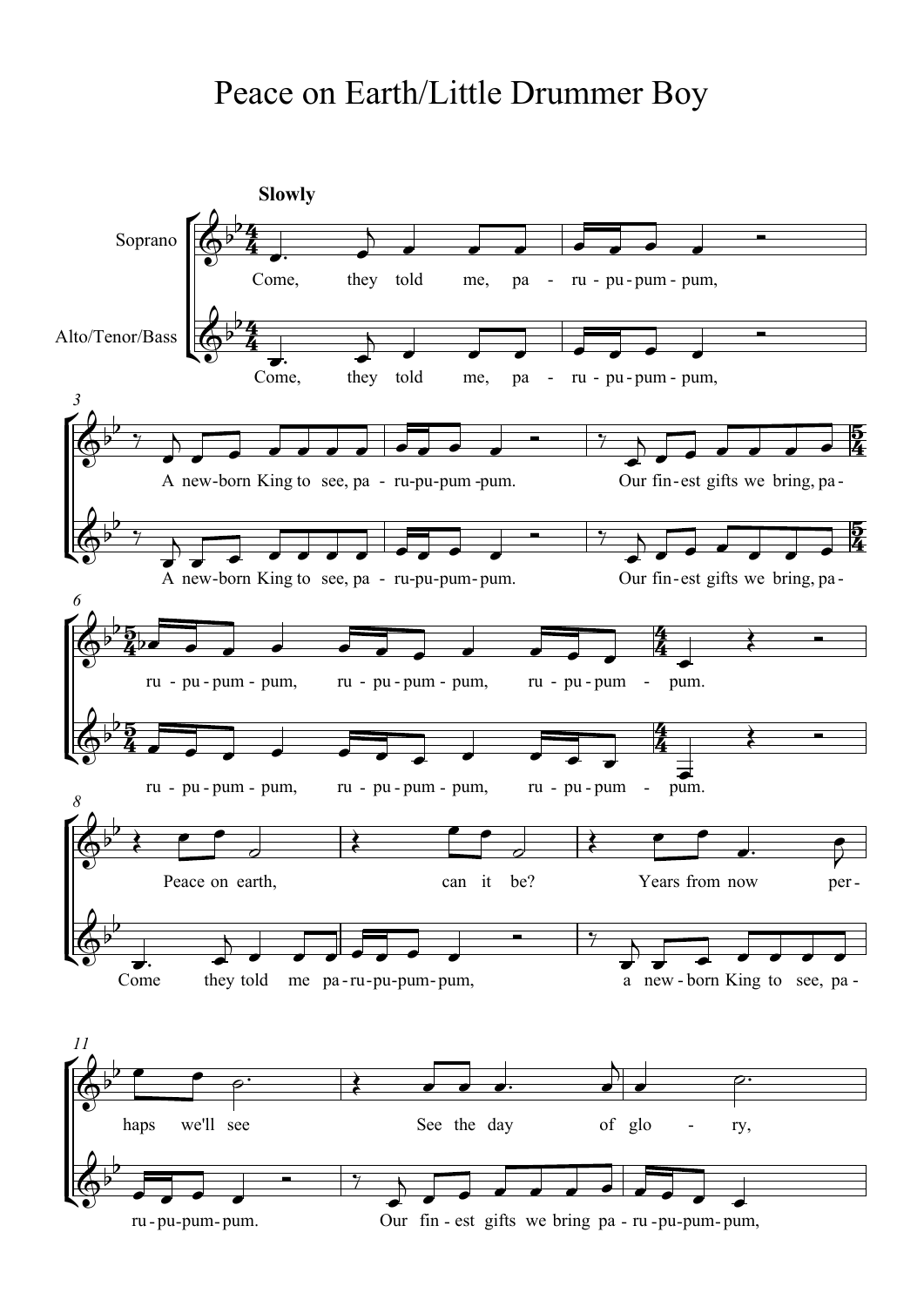

to give all the love that he Care e-nough for his fel - low man can.